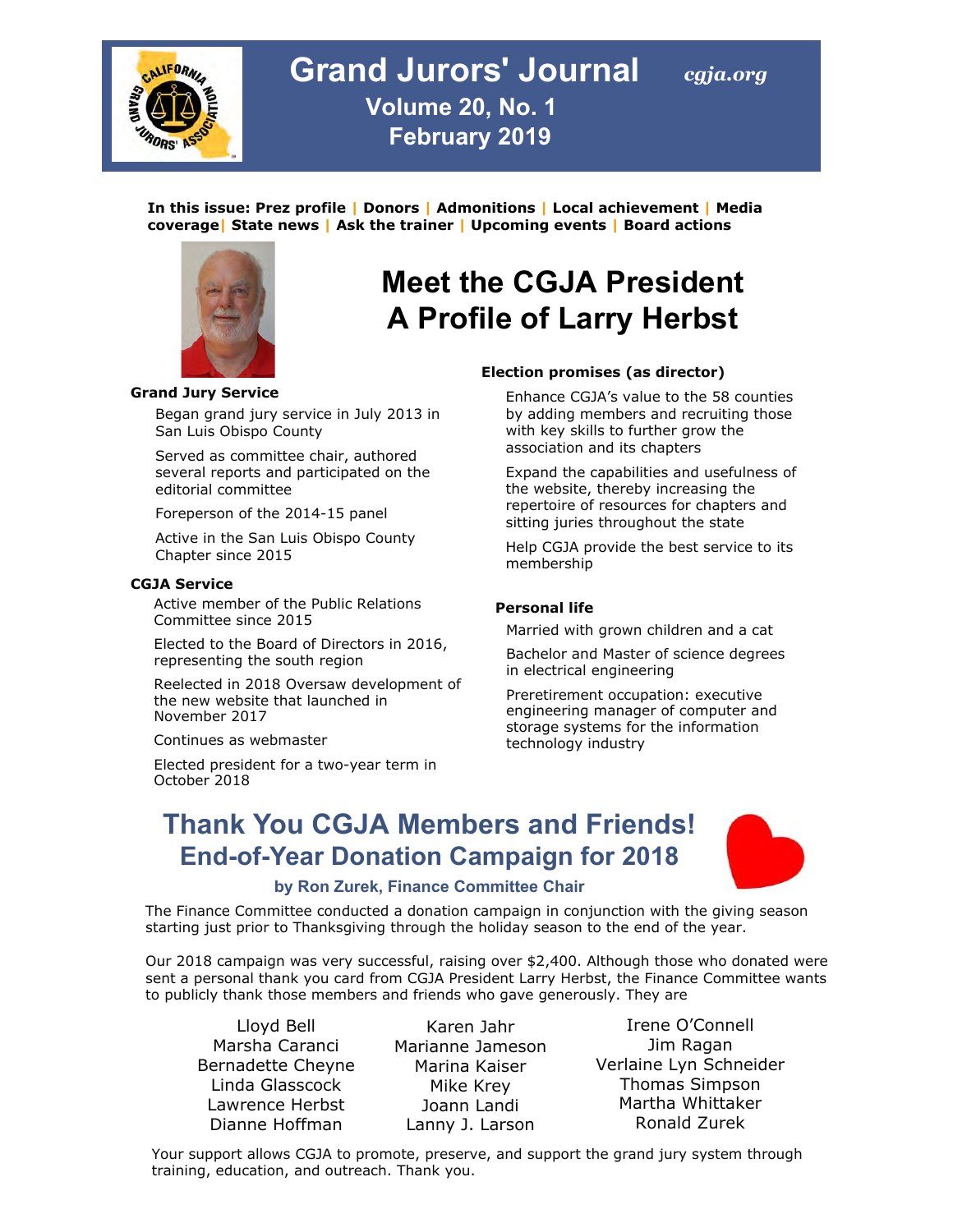### **If an Interviewee Refuses to Sign an Admonition**

One of the grand jury's discretionary powers is to administer an admonition, which directs an interviewee to keep secret anything discussed during a grand jury interview.

The California Attorney General has approved the wording of the grand jury's admonition and concluded that its violation may constitute contempt of court. (Opinion No. 02-1108)

CGJA recommends as a best practice that the grand jury read the Attorney General's admonition to each interviewee. Ask them to confirm that they understand the admonition, and have them sign and date two copies of it. A signed copy is a reliable record that the admonition was given and that the interviewee acknowledged the duty of secrecy. It should be kept by the jury until the end of the term.

The interviewing team should give the second signed copy to the interviewee at the end of the interview and remind them of the duty not to reveal anything said or any records discussed during the interview.

On rare occasion, an interviewee will refuse to sign the admonition.

There is no legal requirement that the admonition be signed. We believe, however, that every interviewee should be encouraged to sign it. Ask the interviewee why they won't sign. Try to allay any fears they may have by explaining that the signed document can be helpful should they be asked questions about the interview by others. Also state that the grand jury is bound by the same admonition. If the interviewee still refuses, one of the jurors should write "Read to interviewee -- declined to sign" on the bottom of both copies of the admonition form and sign and date them. Give one copy to the interviewee.

A refusal to sign the admonition does not absolve the interviewee of the legal duty to hold confidential all they saw and heard during the interview. As long as the interviewing team reads the admonition to the interviewee, it is binding.

The admonition can be found in our Training Manual at Tab 6, page 11, or on our **[website](https://cgja.org/)**, under **[Jury Resources, Sample Documents](https://cgja.org/sample-documents)**.

### **Has Anyone Local Contributed to the Grand Jury? by Audrey Lynberg, Awards Committee**

The CGJA **Local Achievement Award** is designed to recognize non-CGJA individuals or organizations who have made significant contributions to the activities of their county grand jury. CGJA looks to chapters, associations, local current or former grand jurors or a group of interested citizens to prepare the award and to schedule the presentation.

Upon request, the CGJA may participate in the presentation. Past awards have gone to an individual who devised a marketing plan for juror recruitment and to a high school teacher for support of a mock grand jury program. For more information, see our **[website](http://cgja.org/local-achievement-award)** or email **Audrey [Lynberg](mailto:allm@charter.net)**.

### **Board of Directors election coming up in a few months**

Think about it.

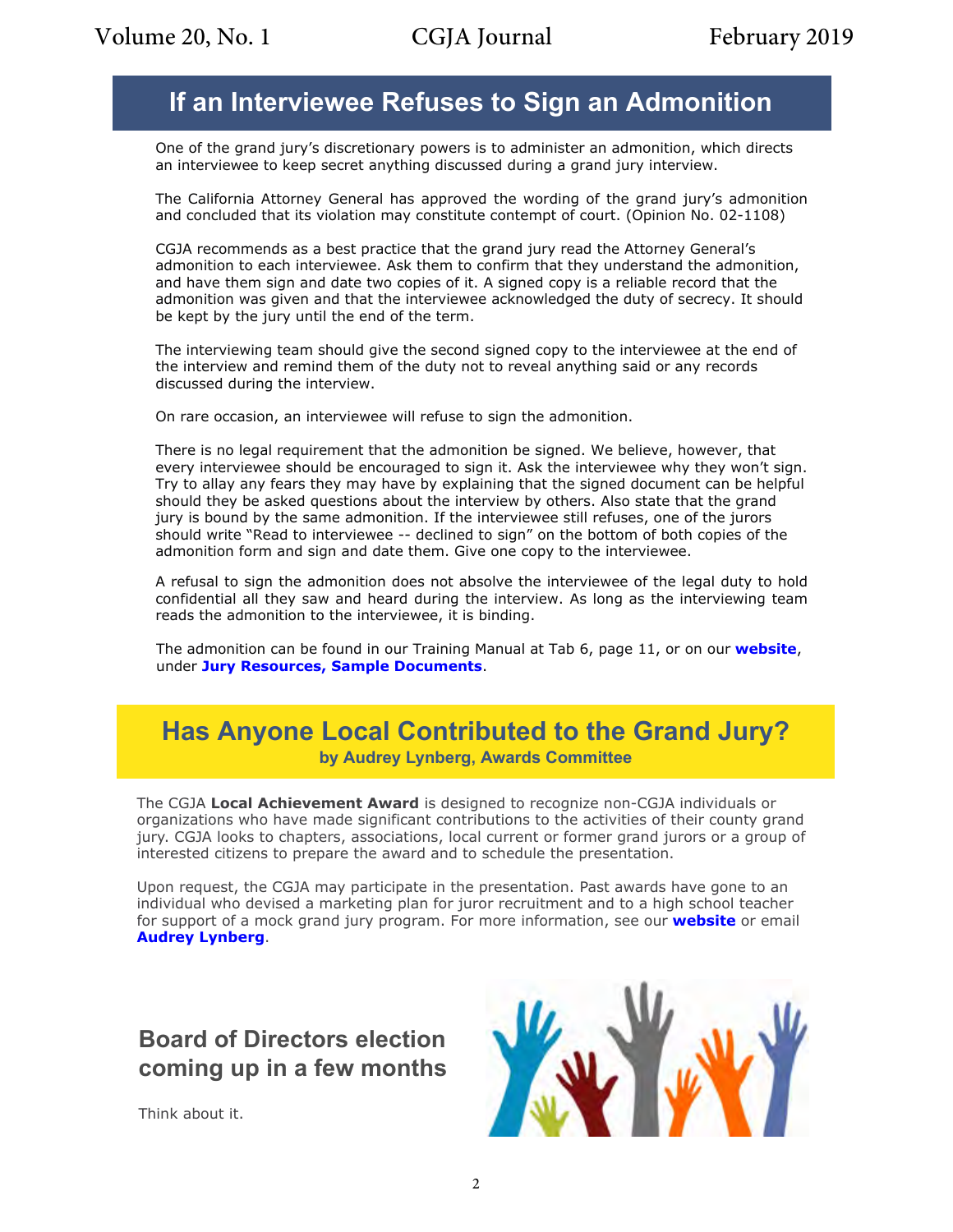# **2017-18 Grand Juries in Eight Counties Received the Most Media Coverage**

### **by Jim Ragan, CGJA News Blogger and Chair, Public Relations Committee**

In 2018, we posted over 500 media articles (print and electronic) about California grand jury matters on our website's news blog. Most dealt with 2017-18 grand jury reports.

Here are my overall observations as our main news blogger:

Grand juries in eight counties received media coverage more than 20 times: San Diego (39), Marin (34), Tuolumne (31), Napa (29), Kern (27), San Mateo (25), Santa Barbara (24), and Orange (22). Tuolumne scores so high this year because of one report that attracted major media and public attention – and continues to do so. This normally happens in some county every year.

Half of the grand juries received coverage from the teens to just 3 times. Grand juries in 15 counties received no media coverage – as least insofar as our news blog could find.

Turning to the reporting media, The *Union Democrat* (serving Tuolumne and Calaveras counties) and the *Marin Independent Journal* topped our list with 31 articles each. The *Napa Valley Register* (24) and the *Mercury News* (21) were close behind. The latter three newspapers are consistent leaders statewide in covering grand jury reports, entity responses, and public reactions.

The major statewide newspapers in the state, the *Los Angeles Times* and the *Sacramento Bee*, are close to missing in their grand jury coverage. They occasionally publish articles about grand jury reports outside their counties, but rarely report on the grand juries in their own counties.

Internet-only media are making their presence known. We especially acknowledge *Voice of OC* (Orange County) and *Voice of San Diego*. Their articles, generally supporting the grand jury, are in much greater depth than those in the print media. We see this as a trend.

Go to our **[news blog](http://cgja.blogspot.com/)** to access the articles. Use the blog's search engine to find articles by county, media source and topic.

If you would like to receive a simple Excel document displaying the data I compiled, please email me: **[Jim Ragan](mailto:jimragan@charter.net)**.

And, at the same email address, I invite your comments on the usefulness of this information and how we might use it.

# **NEWS FROM AROUND THE STATE**

### *from Humboldt County by Tim Hafner*

The Humboldt County Chapter held their Annual Membership Meeting on Tuesday, January 8. Approximately 20 members attended a no-host lunch and an abbreviated business meeting at *Rita's Margaritas and Mexican Food*.

The main order of business was the election of the officers and directors for the 2019 year. The slate of officers was elected by acclimation. They are: Tim Hafner, president; John Heckel, vice president; Jim Glover, secretary/treasurer; and directors, Sara (Sam) Giannandrea, Jean Guthrie and Wayne Ventuleth. Joseph Kravitz is director/sitting grand jury liaison; Eddie Morgan is our webmaster.

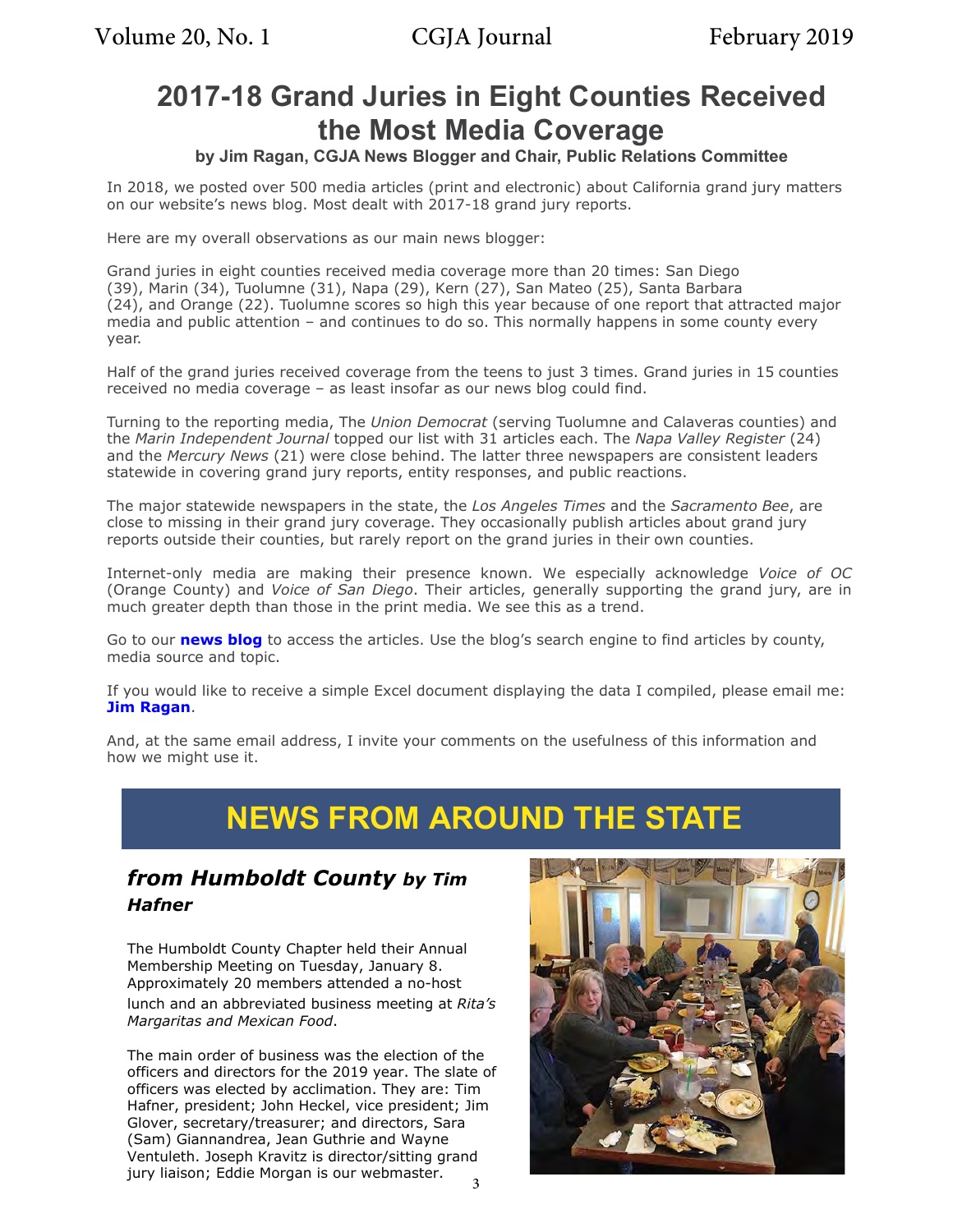

### *from Siskiyou County by Gina DeRose Bell*

The Siskiyou County Chapter of the California Grand Jurors' Association was certified in July 2018. We have made progress organizing to assist the superior court with a recruitment plan for civil grand jurors, one of our main goals as a chapter.

We have been working toward creating a unified recruitment package, with all printed and visual material having a common color scheme and organization – with similar content. We want to present recruitment information to the public in a memorable and consistent way.

Several members have created presentation materials to be used at local civic groups, which introduces interested citizens to civil grand jury service. This short PowerPoint presentation and speech will be used as part of our public outreach. About fifteen minutes long, we intend it to give information concerning service as grand jurors, answer common questions, identify what the grand juror does and how the jury conducts its business and explain how to apply for grand jury membership.

Our members believe a potential applicant needs something to take away with them. As a companion piece, the chapter has created and printed a six-panel full-color brochure focusing on recruitment. It will be handed out during recruitment activities, and we will request contact information from those who receive a brochure so we can build a pool of interested candidates.

The front panel is very simple. It names the grand jury, suggests the value of volunteering and contains a mission statement. The three inside panels contain the meat of the brochure. It begins with a brief history of civil grand juries, followed by a section on how the grand jury works, how investigations are handled and the basics of reports. The last inside panel lists the necessary qualifications for serving on a civil grand jury. It also contains the location of an application online and tells the reader they are also available at the county administration office.

The center-back panel contains a section explaining what former members have gained from serving on a grand jury and recent grand jury reports, for the curious to read, along with a link to the website. Finally, the last panel again tells the interested person how to obtain an application, where to write for more information, how to contact our chapter and the CGJA website.

The brochure is intended to be visually appealing. It contains plenty of open space and features a photograph of Mt. Shasta, taken by a chapter member.

Along with the introductory presentation and recruitment brochure, the presenters will have applications at hand to complete the civic outreach piece of our recruitment plan.

Our chapter has also been planning an educational piece for the newly appointed grand juror and has completed an orientation presentation, which will be used, prior to the CGJA training. It is designed to answer some of the new grand juror's most pressing questions about meetings, time commitments and other basics. We are planning an educational brochure to round out the educational presentation.

Our members feel that we have met our goals for our first year and have many more goals planned for our upcoming fiscal year. We want to share our accomplishments with the associations and express our gratitude to the association and to the Siskiyou County Superior Court. We are pleased to be able to contribute to encouraging participation in civil grand juries in California.

*[View list and contact information for chapters and associations.](http://cgja.org/chapters-and-associations)*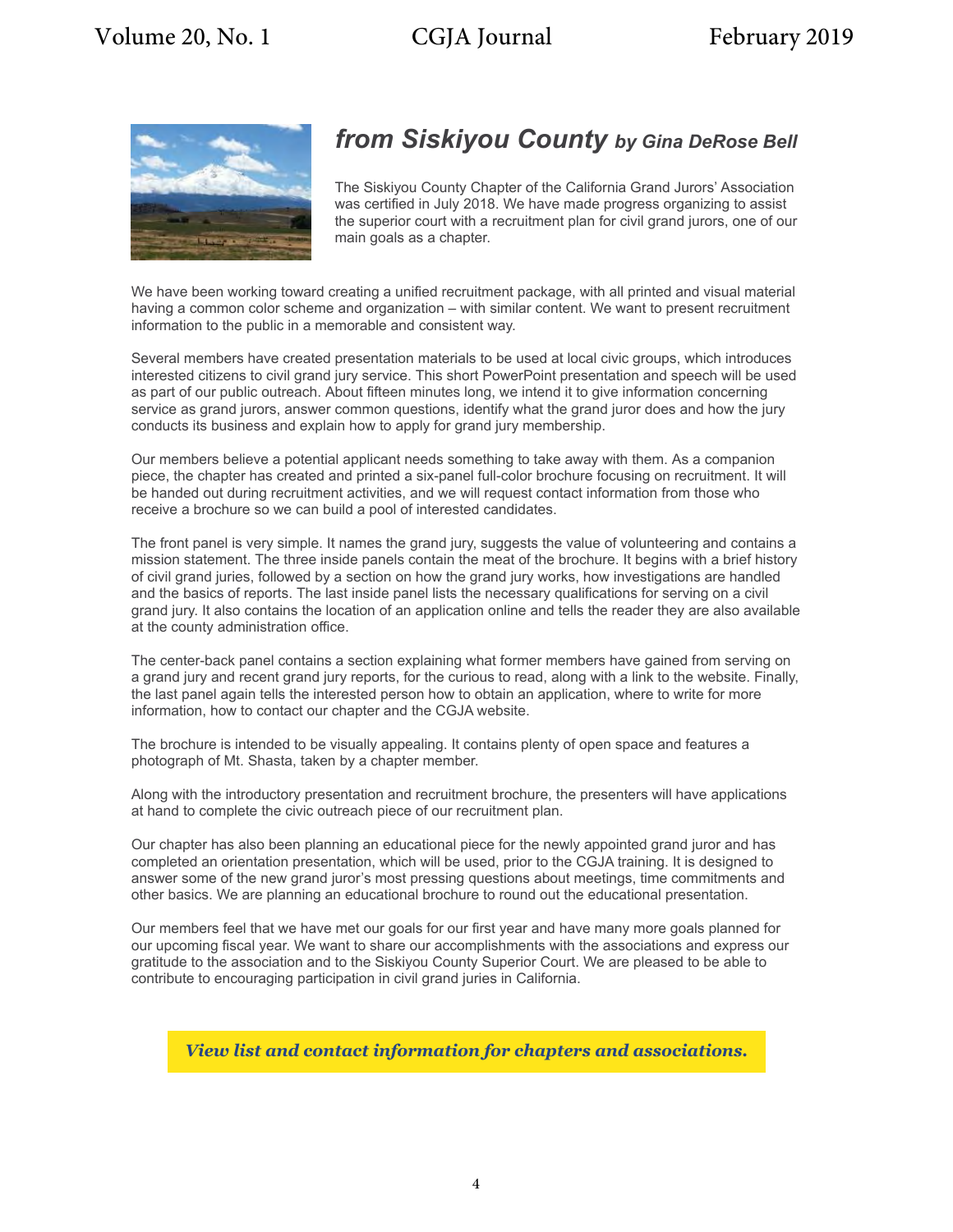# **Ask the Trainer by Marsha Caranci, CGJA Training Chair**



This regular column allows the CGJA Training Team to share with *Journal* readers our responses to some of the questions we receive from grand jurors.

Please remember the following: our trainers are happy to answer questions in their areas of expertise and may be contacted by using the information in Tab 8 of our training manual; you may not take any response as legal advice; and you should contact your local legal advisors to answer any question that might divulge confidential information.

Please submit your questions to me at *[cgjatraining@cgja.org](mailto:cgjatraining@cgja.org)*. The Training Team's response to your question might appear in a future edition of the Journal.

#### *Q. May a grand jury reveal in their report that they interviewed the head of the department or the elected official in charge of the entity being investigated?Based on the requirement to "meet with the subject" it would seem that it should be okay to identify that person as a source of information.*

**A.** Penal Code section 929 provides that a grand jury may make available "… evidentiary material, findings, and other information relied upon by, or presented to, a grand jury for its final report in any civil grand jury investigation provided that the name of any person, or facts that lead to the identity of any person who provided information to the grand jury, shall not be released ....'

In McClatchy Newspapers v. Superior Court, 44 Ca. 3d 1162 (1988), the California Supreme Court wrote: "… there is a purpose to be served by requiring the grand jury to issue a report … without revealing the identity of the witnesses or the exact content of their testimony …. The grand jury may, of course, refer in its reports to evidence supporting its conclusions by summarizing or paraphrasing the evidence, so long as the identity of witnesses is not thereby revealed, directly or by implication from content."

We understand that some legal advisors have opined that a grand jury report may indeed identify by name or position a "subject" who was interviewed by the grand jury, provided that there is no connection made between that person and specific information provided to the grand jury. This identification, by name or title, would be placed in the "Methodology" section of a report. The grand jury should always follow its own advisor's advice on this and other legal issues. However, our Legal and Legislative Resources Committee (LLRC) continues to recommend as a "best practice" that the names, titles, or other information that could lead to the identity of individuals providing information to the grand jury not be included in the report. The Methodology section could instead state something like "the grand jury interviewed several top administrators and staff members."

This best practice suggestion is based on the lack of specific statutory authority for identifying witnesses. Our concern is that including any names, titles or other identifying information in a final report (even if only those of elected or appointed officials) may have a "chilling effect" on whistleblowers, who might be reluctant to provide information to a grand jury if they believe a grand jury can reveal the names or positions of witnesses.

#### *Q. May a grand jury write a report that is informational only and has no findings or recommendations?*

**A.** There is no authority for issuing just an "informational report."

Penal Code section 933(a) requires grand juries to submit to the presiding judge a "… final report of its findings and recommendations." According to the McClatchy case cited above, "This section implicitly calls for a grand jury to distill its conclusions from the evidentiary materials before it by determining the credibility of the testimony, drawing inferences, and resolving conflicts – such a process is implicit in the words 'its findings.'"

The grand jury's job is not to just record the evidence, but to analyze the facts (which have been verified) and draw conclusions (findings) from those facts. That doesn't mean that findings need to be critical. If the grand jury concludes that the entity is functioning properly, it can issue a report with only positive findings – which would meet the mandate of PC §933(a).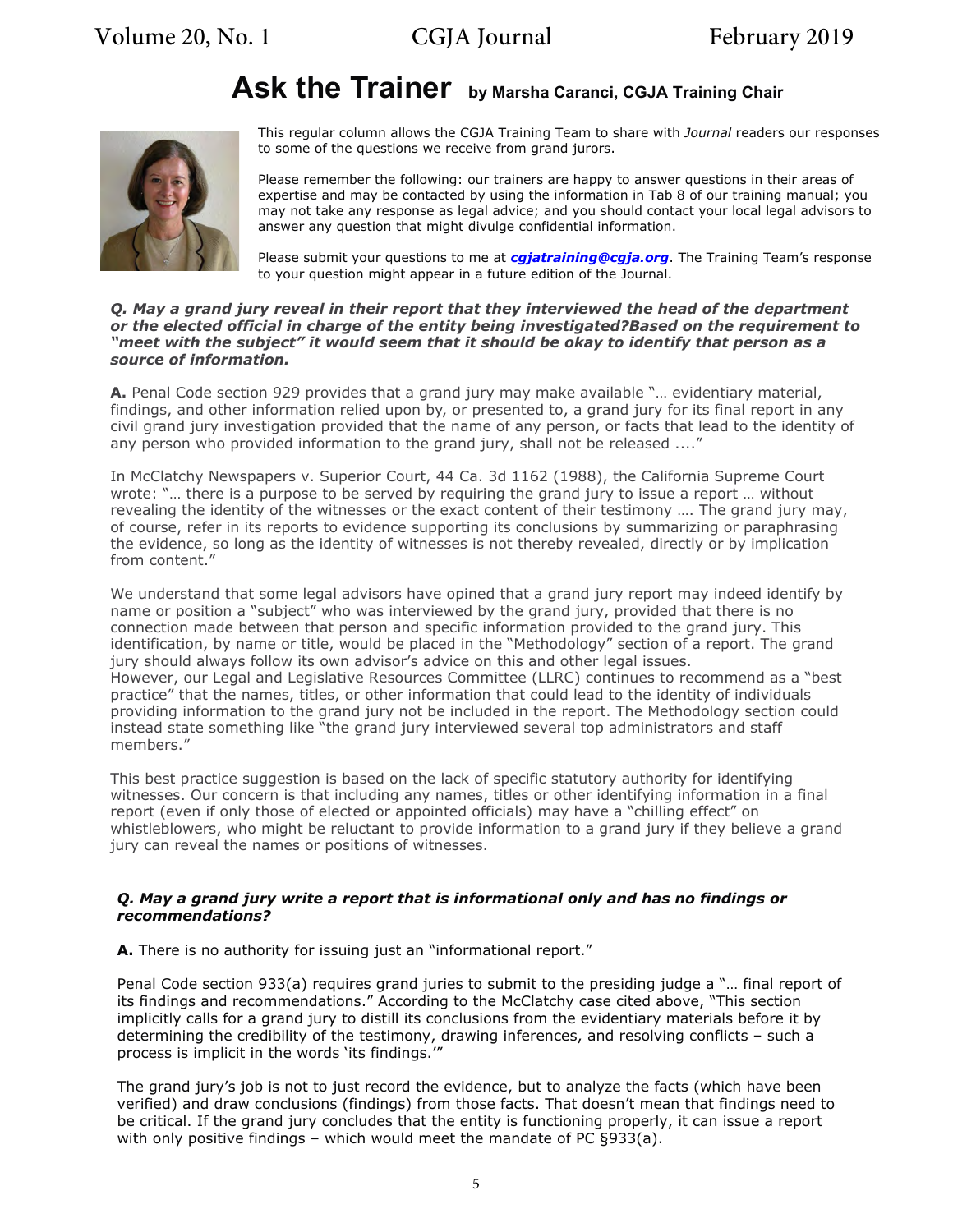# **2019 CGJA Training Dates**

The **CGJA Training Committee** is pleased to announce the following training dates and locations for 2019:

#### **Regional two-day Training Seminars**

- Sacramento, Tuesday and Wednesday, July 16 and 17
- Redding, Monday and Tuesday, July 22 and 23
- Visalia, Tuesday and Wednesday, July 30 and 31

#### **Foreperson and Pro Tem Workshops**

- San Mateo, Saturday July 13
- Sacramento, Monday July 15
- Redding, Saturday July 20
- Visalia, Monday July 29

**Legal Advisors' Training and Workshop** – CGJA will offer MCLE credit to grand jury civil legal advisors who attend one of our regional seminars and the breakout Legal Advisors' Workshop, which will be held:

- Sacramento, Tuesday and Wednesday, July 16 and 17
- Visalia, Tuesday and Wednesday, July 30 and 31

**On-site Training (for one to three counties)** – these seminars are arranged directly with the counties.

**Report Writing Workshops** – to be scheduled in the fall

More detailed information may be found on our **[website](http://cgja.org/report-writing-workshops)** or email **[Marsha Caranci](mailto:Caranci@aol.com)**.

# **Annual Conference Site and Dates Set**



Photos by Jerry Lewi

Planning is currently underway for the **38th consecutive CGJA annual conference and membership meeting** (photos are from the 37th). This year's event will be at the **Embassy Suites** by Hilton **Sacramento Riverfront Promenade**, near the heart of downtown Sacramento. The dates are Sunday and Monday, November 3 and 4, 2019. By starting the program at 1:00 pm the first day and ending it by noon the second day, out-of-town attendees only need to plan on a single overnight stay. Unless, of course, they wish to take advantage of the many educational and entertainment opportunities in the area.

The expanded Annual Conference Committee, chaired by Lloyd Bell, is busily constructing a program that will combine authoritative speakers on timely topics and several panel discussions on topics of interest to both chapters and sitting jurors in a format that will allow for ample interaction among the attendees and panelists. Based on the response to last year's session on the Chapter–Court Partnership, this year's program will feature a two-hour session on an equally compelling subject.

There is still room in the program to add topics of interest to our members. If you have one you would like to see added to the program, or a speaker who would be of interest to the CGJA membership, please let us know. Take a few minutes now and submit your thoughts to the **[committee](mailto:annualconference@cgja.org)** or directly to **[Lloyd](mailto:lloyd.bell@comcast.net)**.

Mark your calendars today and join us in Sacramento! **Stay posted at our [website.](http://cgja.org/annual-conference)**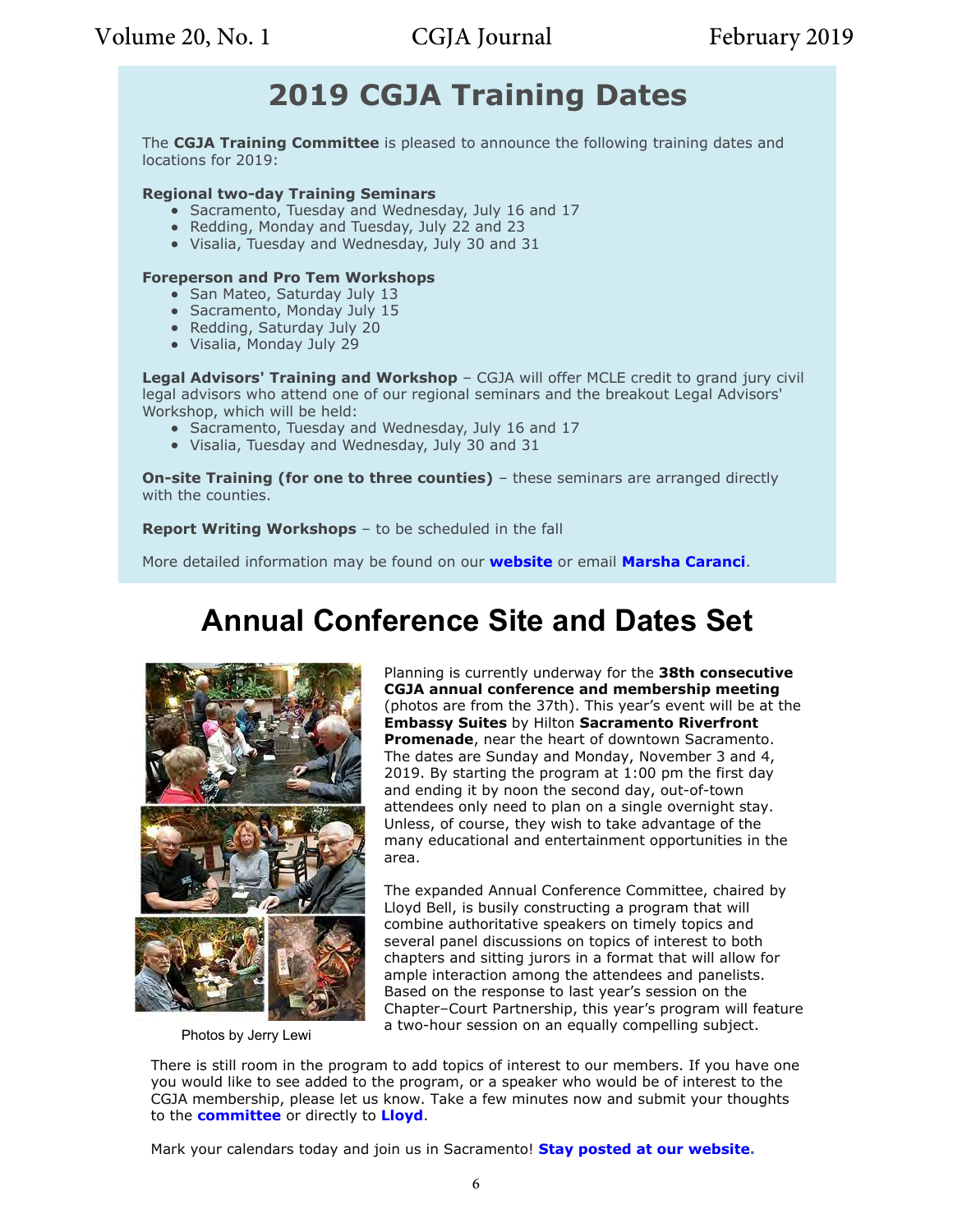Volume 20, No. 1 CGJA Journal February 2019



Feel like sounding off on something besides the current political climate? Give us your thoughts on CGJA or grand jury matters. Send your comments to **editor@cgja.org**.

### **Recent board actions**

#### **Board Meeting, Jan. 22, 2019**

Ratified the appointments of Lloyd Bell as Chair of Nominations-Elections Committee (NEC); Ron Zurek and Medsie Bolin (Southern Region); Barbara Sommer and Karin Hern (Central Region); and Jerry Kunkle and Tim Hafner (Northern Region) as committee members.

Approved an expenditure of up to \$9000 for the production of two new training videos from the general fund and authorized President Herbst to sign a contract with the video company for up to that amount.

Retroactively approved the Administration expenses exceeding the Board approved 2018 CGJA Budget.

All approved board meeting minutes are available on the CGJA **[website](http://cgja.org/board-minutes)**.

#### **[Barbara Sommer](mailto:basommer@ucdavis.edu?SUBJECT=CGJA board actions)**, Secretary

# **Keep us posted**

**Send us your chapter or association news and accomplishments.** Format articles in Word and send as email attachments to Barbara Sommer **editor@cgja.org**. For more details see **[How to submit an article](http://cgja.org/node/134)**.

### **DEADLINE for submitting articles for publication in the next issue March 25, 2019**

**Change of address** - Please notify the **editor@cgja.org** of any email address changes.

### *[Join/Renew your membership](http://cgja.org/joinrenew)*

#### **Serve on a committee - fill out our [Volunteer Interest](http://cgja.org/form/volunteer-interest-form) form.**

The mission of the CGJA is to promote, preserve, and support the grand jury system through training, education, and outreach.

Contacts: **[Officers and directors](http://cgja.org/officers-directors)**, chapter and associations **[presidents](http://cgja.org/chapters-and-associations)**

**STAY CONNECTED** *[Visit our website](http://cgja.org/)*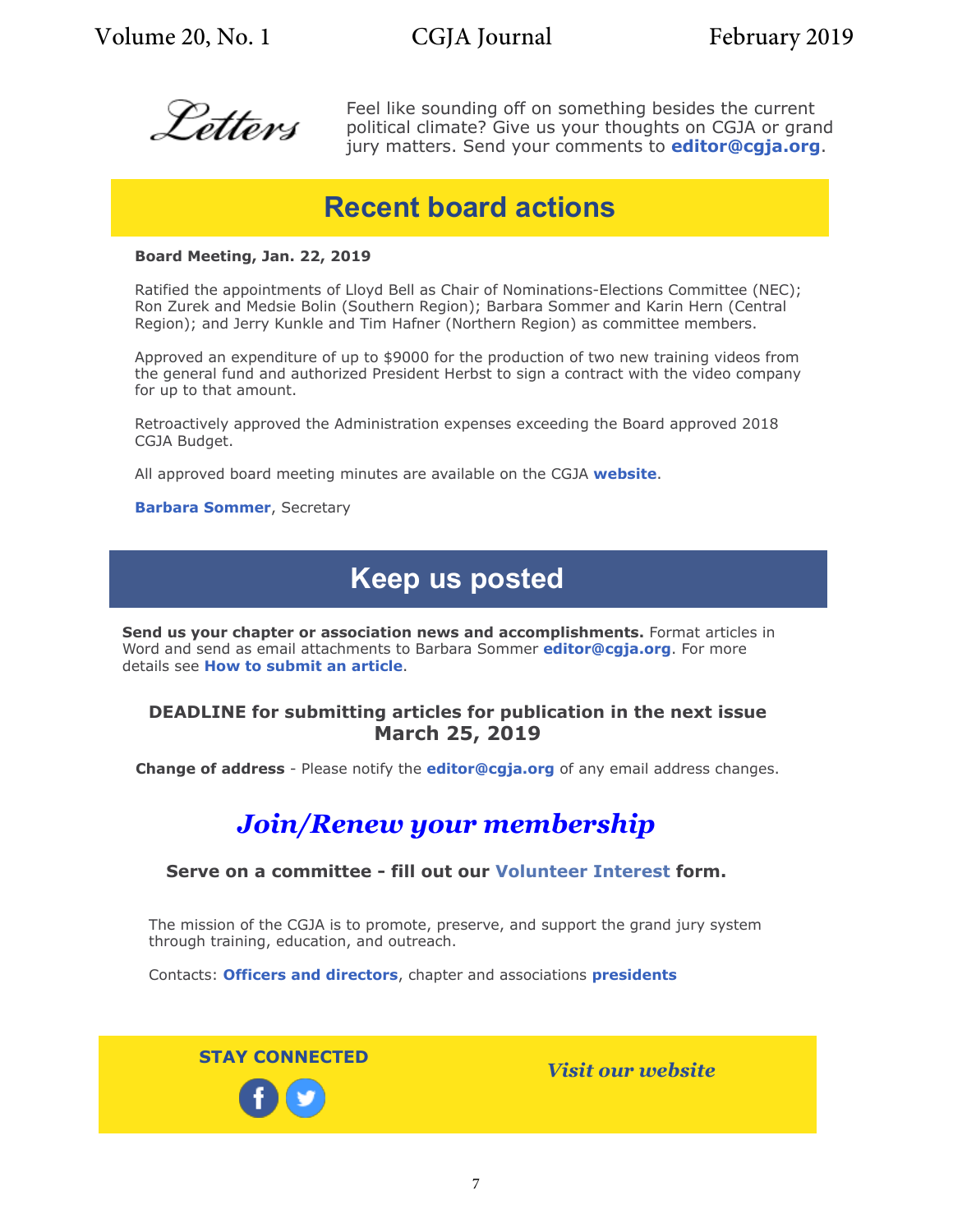**California Grand Jurors' Association Voting Member Application**



**To promote, preserve, and support the grand jury system through training, education, and outreach**

| Check all that apply:                                                                              | New member* | Renewal                                                                                              |                                              |                                                                                                                                    |  |  |
|----------------------------------------------------------------------------------------------------|-------------|------------------------------------------------------------------------------------------------------|----------------------------------------------|------------------------------------------------------------------------------------------------------------------------------------|--|--|
| Check one: $\Box$ 1 yr. membership, \$30 $\Box$ 2-yrs or more (specify if more)                    |             |                                                                                                      | $$25$ per yr.                                | Lifetime \$500                                                                                                                     |  |  |
| Please type or print legibly                                                                       |             |                                                                                                      |                                              |                                                                                                                                    |  |  |
| <b>Email address</b>                                                                               | Telephone   |                                                                                                      |                                              |                                                                                                                                    |  |  |
| Name                                                                                               |             |                                                                                                      |                                              |                                                                                                                                    |  |  |
| Mailing address                                                                                    |             |                                                                                                      |                                              |                                                                                                                                    |  |  |
| City                                                                                               | County      |                                                                                                      | State                                        | $Zip+4$                                                                                                                            |  |  |
| California county of service                                                                       |             |                                                                                                      | Year(s) served on Grand Jury (e.g., 2000/01) |                                                                                                                                    |  |  |
| Are you a member of a local chapter or association? (                                              |             | ۱ No                                                                                                 | Yes (please specify)                         |                                                                                                                                    |  |  |
| Please consider adding a donation \$                                                               |             | Do you wish your donation to remain unpublished?<br>No<br>Yes.                                       |                                              |                                                                                                                                    |  |  |
| Make check payable to California Grand Jurors' Association or enter credit card information below. |             |                                                                                                      |                                              |                                                                                                                                    |  |  |
|                                                                                                    |             | any such private member information to any party outside of the California Grand Jurors' Association |                                              | The California Grand Jurors' Association will not knowingly provide, sell, trade, transfer or in any other way deliberately reveal |  |  |
|                                                                                                    |             | Applicable fees will be charged on returned checks                                                   |                                              |                                                                                                                                    |  |  |
| Amount enclosed                                                                                    | or          |                                                                                                      |                                              |                                                                                                                                    |  |  |
| Credit card amount<br>(MC, Visa, AMEX, Discover – fill in the information below)                   |             |                                                                                                      |                                              |                                                                                                                                    |  |  |
| Card number                                                                                        |             | Exp. Date                                                                                            |                                              | Security code (on back of card)                                                                                                    |  |  |
| Billing name (if different from above)                                                             |             |                                                                                                      |                                              |                                                                                                                                    |  |  |
| Billing address (if different from above)                                                          |             |                                                                                                      |                                              |                                                                                                                                    |  |  |
| Signature (OK to type)                                                                             |             |                                                                                                      |                                              |                                                                                                                                    |  |  |

#### CGJA is a California Nonprofit Public Benefit Corporation and designated an IRS Section 501(c)3 Tax Exempt Corporation. *CGJA annual membership dues of \$75 or less are of token value, not substantial, and fully deductible. Contributions to the association are deductible to the extent permitted by law.*

\***Individual (voting) membership** is open to any person who is serving or has served as a member in good standing on a county grand jury in California. Members elect a Board of Directors to conduct association business. Members are eligible to serve on association committees, attend the association's annual conference at locationsthroughout California and receive the CGJA Journal, containing periodic updates of association and grand jury developments.

### **Please continue to page 2 to indicate or update your volunteer choices and information. Support our important work with your time!**

After you have completed this form, either

- 1) scan and email to the CGJA Treasurer at *treasurer@cgja.org* or
- 2) print and mail to **California Grand Jurors' Association, Attn: Treasurer. 1017 L St, #320, Sacramento, CA 95814**.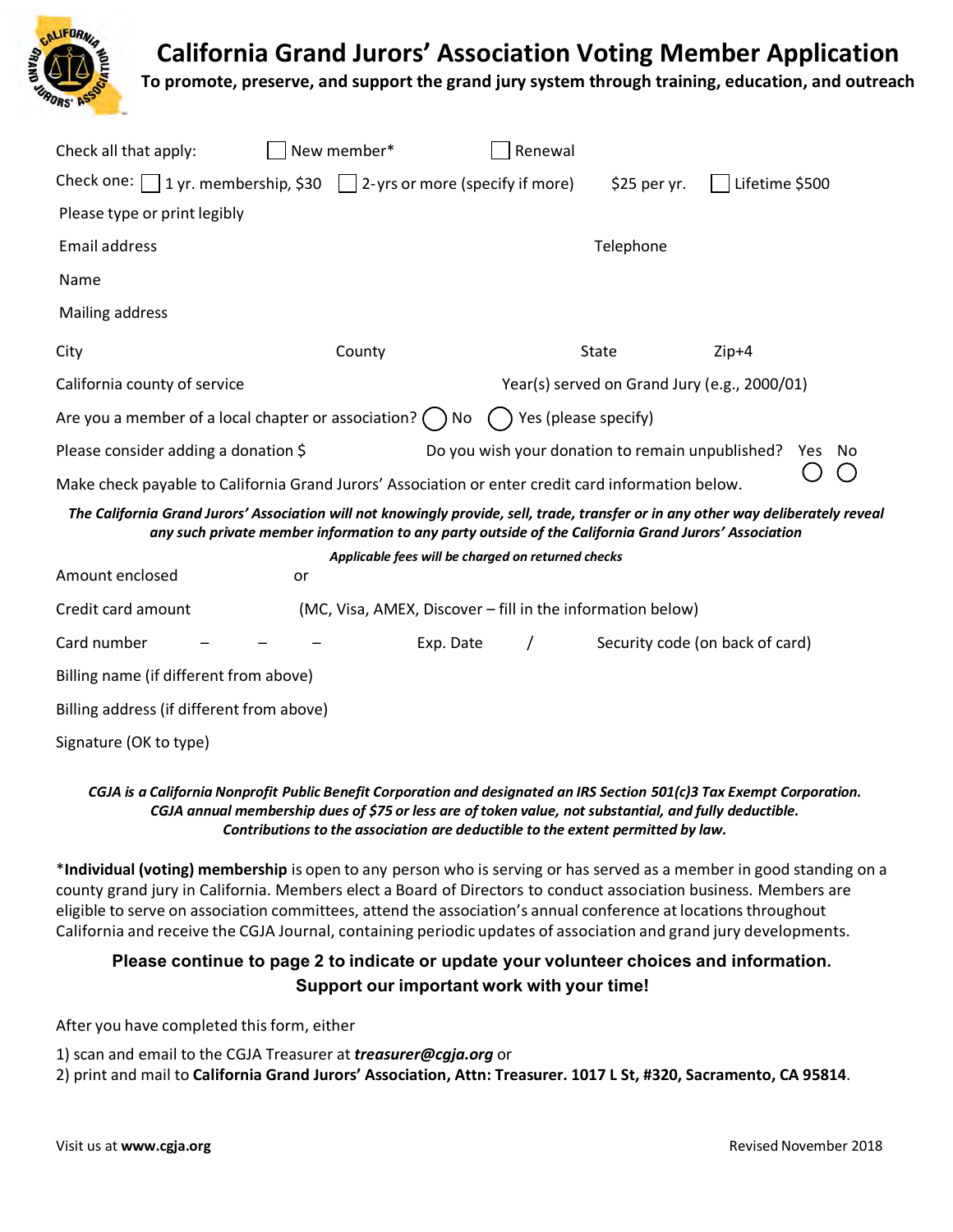### **CGJA Volunteer Interest Form**

CGJA is an all-volunteer membership organization. We succeed mainly because our members **volunteer** to serve on our committees and/or train grand jurors. Serving on committees almost never requires travel. We communicate via email and computer video and telephone teleconferencing. Trainers travel throughout the state. We reimburse them for lodging and pay the government rate for mileage and a modest per diem for other expenses.

|                                                                                                                                                                                  |                                                                                                            |                                         |                          | <b>Contact Information</b> |                              |                                                   |  |  |
|----------------------------------------------------------------------------------------------------------------------------------------------------------------------------------|------------------------------------------------------------------------------------------------------------|-----------------------------------------|--------------------------|----------------------------|------------------------------|---------------------------------------------------|--|--|
| Name                                                                                                                                                                             |                                                                                                            |                                         |                          |                            | Phone                        |                                                   |  |  |
| <b>Street</b>                                                                                                                                                                    |                                                                                                            |                                         |                          |                            | Email                        |                                                   |  |  |
| City, ZIP                                                                                                                                                                        |                                                                                                            |                                         |                          |                            | County                       |                                                   |  |  |
| CGJA volunteers work mainly in committees and/or as grand juror trainers. In which areas are you<br>interested in volunteering? Please check (with an x) each box as applicable. |                                                                                                            |                                         |                          |                            |                              |                                                   |  |  |
| Annual Conference Committee - oversees the preparation and conduct of the CGJA annual<br>conference.                                                                             |                                                                                                            |                                         |                          |                            |                              |                                                   |  |  |
|                                                                                                                                                                                  | <b>Awards Committee</b> - administers the selection of winners of the awards given throughout the<br>year. |                                         |                          |                            |                              |                                                   |  |  |
| <b>Bylaws &amp; Policies Review Committee</b> - reviews proposed amendments to CGJA Bylaws and<br>Policies, committee procedures, and chapter bylaws.                            |                                                                                                            |                                         |                          |                            |                              |                                                   |  |  |
|                                                                                                                                                                                  | Finance Committee - oversees CGJA's financial management.                                                  |                                         |                          |                            |                              |                                                   |  |  |
| Legal & Legislative Resources Committee - formally responds to legal and "best practices"<br>questions; monitors legislative activity affecting the grand jury system.           |                                                                                                            |                                         |                          |                            |                              |                                                   |  |  |
| <b>Membership Relations Committee</b> - encourages membership and chapter formation and<br>communication; supports regional activities.                                          |                                                                                                            |                                         |                          |                            |                              |                                                   |  |  |
| Public Relations Committee - manages the website; publishes the Journal; educates the public<br>in support of California's regular grand juries.                                 |                                                                                                            |                                         |                          |                            |                              |                                                   |  |  |
| Technology Committee (new) - oversees and supports CGJA's technical, data, storage, and<br>communications resources.                                                             |                                                                                                            |                                         |                          |                            |                              |                                                   |  |  |
| Training Committee - develops and conducts annual training programs for grand jurors,<br>alternates, forepersons, and grand jury legal advisors throughout the state.            |                                                                                                            |                                         |                          |                            |                              |                                                   |  |  |
| Trainer - train grand jurors under direction of the Training Committee.                                                                                                          |                                                                                                            |                                         |                          |                            |                              |                                                   |  |  |
| Special Skills/Qualifications. We frequently seek volunteers with special skills and qualifications to<br>carry out specific tasks. Please check each box as applicable.         |                                                                                                            |                                         |                          |                            |                              |                                                   |  |  |
|                                                                                                                                                                                  | PowerPoint                                                                                                 | Microsoft products: mainly Word, Excel, |                          |                            |                              | Web page design, management, and optimization     |  |  |
|                                                                                                                                                                                  |                                                                                                            | Database management                     | $\overline{\phantom{0}}$ |                            |                              | Social media development and operation            |  |  |
|                                                                                                                                                                                  | Quickbooks Online                                                                                          |                                         |                          |                            |                              | Information technology management                 |  |  |
|                                                                                                                                                                                  |                                                                                                            | Bookkeeping or accounting               |                          |                            | Public speaking or lecturing |                                                   |  |  |
|                                                                                                                                                                                  | Video production                                                                                           |                                         |                          |                            |                              | Publication writing, editing, or production       |  |  |
|                                                                                                                                                                                  | management                                                                                                 | Education program development or        |                          | jury law                   |                              | Legal expertise in nonprofit, corporate, or grand |  |  |
|                                                                                                                                                                                  | Sales and marketing                                                                                        |                                         |                          | Teaching                   |                              |                                                   |  |  |
|                                                                                                                                                                                  |                                                                                                            |                                         |                          |                            |                              |                                                   |  |  |

Go to next page